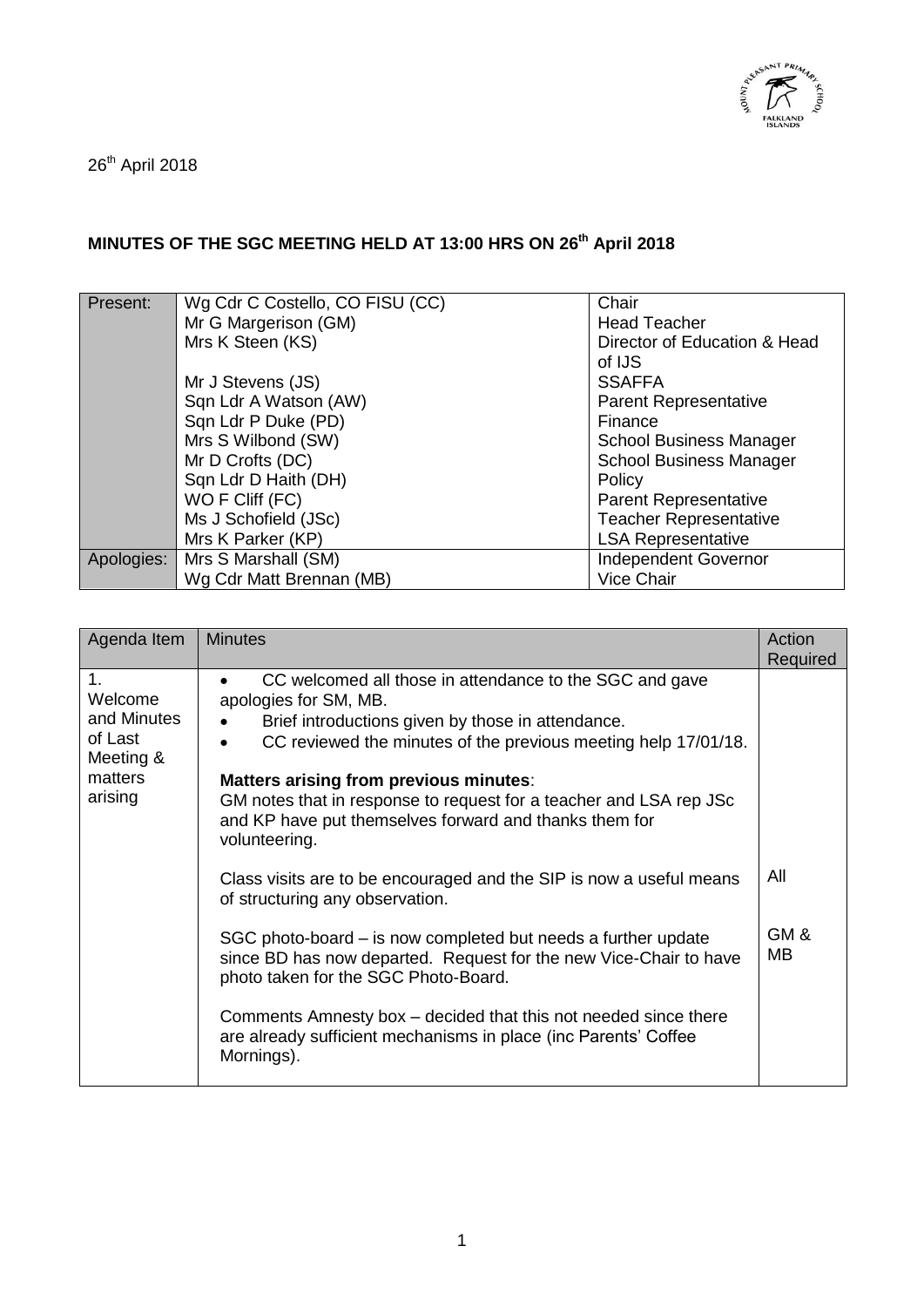

| GM confirms that there are now four School Improvement Plan (SIP)<br>$\bullet$<br>School<br>'headings' on the school website which should aid clarity.<br>Improvement<br>Plan (SIP)<br>The four areas are:<br>Increase % of pupils making above expected progress in reading,<br>1.<br>writing and maths.<br>The website also provides information about what is to be done to achieve this.<br>2.<br>Enhance cohesive curriculum.<br>Through the reading scheme, house points and evolvement of pupil<br>suggestion system. Additionally, the school council are now feeding into the<br>system.<br>CC - asks if it is also possible for parents to hear/be informed about what the<br><b>GM</b><br>school council discuss and actions that are taken as a result? GM agrees that<br>this should be possible.<br>3.<br>Develop leadership, teaching, learning and assessment.<br>By improving staff skill/CPD for all staff.<br>-JSc – discusses her current Middle Leaders Course, and the challenges of<br>the time difference for all the teachers partaking (Cyprus, Germany, FLK).<br>-KS – agrees that staff at her school are faced with same/similar challenges.<br>-GM – adds that Mrs Eaton-Bell is also completing the Senior Leaders Course.<br>-AW - asks if there are any concerns re the current/future 'talent pool' due to<br>staff turnover etc?<br>-GM – No current concerns but this will obviously depend upon who leaves.<br>-Recruitment of LSA's and support staff – there are restrictions on advertising<br>these vacancies especially since these roles are only for LEC's and so will also<br>depend on who is here and available for work.<br>For the EYU we already have Mrs Deane who is level 3 qualified and currently<br>Mrs Hayward who is also level 3 trained but due to leave. So will need<br>someone level 2 trained as a replacement. FS has to have a teacher<br>(currently JSc) and a level 3 LSA.<br>-CC – Asks, what would happen if there should be any 'gaps' ie insufficient<br>staff as needed? How does DCYP manage these 'risks'?<br>-GM – These 'risks' are managed at Head teacher level – if no trained people<br>are available can employ a competent person who will effectively become an<br>'apprentice in training'.<br>-CC – asks what would happen if suitable staff were unavailable, would pupil<br>numbers ever need to be restricted or facilities closed?<br>-GM – Yes it is a possibility that numbers may be restricted.<br>-CC – Do we communicate this clearly and if so how?<br>-GM - Yes the school website has information about space availability.<br>-DH – Confirms this from his personal experience – information provided was<br>to make no assumption as to availability of space and that all moves should be<br>made on the understanding that it is always possible that parents will have to<br>provide all care if necessary.<br>-JS - Asks what happens on staff development days?<br>-GM – have been completing swimming courses, done at weekends. Have<br>done more training time than the actual Inset/Twighlight requirement; have<br>completed 8 days even though requirement is only 5. |    |                                               |  |
|---------------------------------------------------------------------------------------------------------------------------------------------------------------------------------------------------------------------------------------------------------------------------------------------------------------------------------------------------------------------------------------------------------------------------------------------------------------------------------------------------------------------------------------------------------------------------------------------------------------------------------------------------------------------------------------------------------------------------------------------------------------------------------------------------------------------------------------------------------------------------------------------------------------------------------------------------------------------------------------------------------------------------------------------------------------------------------------------------------------------------------------------------------------------------------------------------------------------------------------------------------------------------------------------------------------------------------------------------------------------------------------------------------------------------------------------------------------------------------------------------------------------------------------------------------------------------------------------------------------------------------------------------------------------------------------------------------------------------------------------------------------------------------------------------------------------------------------------------------------------------------------------------------------------------------------------------------------------------------------------------------------------------------------------------------------------------------------------------------------------------------------------------------------------------------------------------------------------------------------------------------------------------------------------------------------------------------------------------------------------------------------------------------------------------------------------------------------------------------------------------------------------------------------------------------------------------------------------------------------------------------------------------------------------------------------------------------------------------------------------------------------------------------------------------------------------------------------------------------------------------------------------------------------------------------------------------------------------------------------------------------------------------------------------------------------------------------------------------------------------------------------------------------------------------------------|----|-----------------------------------------------|--|
|                                                                                                                                                                                                                                                                                                                                                                                                                                                                                                                                                                                                                                                                                                                                                                                                                                                                                                                                                                                                                                                                                                                                                                                                                                                                                                                                                                                                                                                                                                                                                                                                                                                                                                                                                                                                                                                                                                                                                                                                                                                                                                                                                                                                                                                                                                                                                                                                                                                                                                                                                                                                                                                                                                                                                                                                                                                                                                                                                                                                                                                                                                                                                                                       | 2. |                                               |  |
|                                                                                                                                                                                                                                                                                                                                                                                                                                                                                                                                                                                                                                                                                                                                                                                                                                                                                                                                                                                                                                                                                                                                                                                                                                                                                                                                                                                                                                                                                                                                                                                                                                                                                                                                                                                                                                                                                                                                                                                                                                                                                                                                                                                                                                                                                                                                                                                                                                                                                                                                                                                                                                                                                                                                                                                                                                                                                                                                                                                                                                                                                                                                                                                       |    |                                               |  |
|                                                                                                                                                                                                                                                                                                                                                                                                                                                                                                                                                                                                                                                                                                                                                                                                                                                                                                                                                                                                                                                                                                                                                                                                                                                                                                                                                                                                                                                                                                                                                                                                                                                                                                                                                                                                                                                                                                                                                                                                                                                                                                                                                                                                                                                                                                                                                                                                                                                                                                                                                                                                                                                                                                                                                                                                                                                                                                                                                                                                                                                                                                                                                                                       |    |                                               |  |
|                                                                                                                                                                                                                                                                                                                                                                                                                                                                                                                                                                                                                                                                                                                                                                                                                                                                                                                                                                                                                                                                                                                                                                                                                                                                                                                                                                                                                                                                                                                                                                                                                                                                                                                                                                                                                                                                                                                                                                                                                                                                                                                                                                                                                                                                                                                                                                                                                                                                                                                                                                                                                                                                                                                                                                                                                                                                                                                                                                                                                                                                                                                                                                                       |    |                                               |  |
|                                                                                                                                                                                                                                                                                                                                                                                                                                                                                                                                                                                                                                                                                                                                                                                                                                                                                                                                                                                                                                                                                                                                                                                                                                                                                                                                                                                                                                                                                                                                                                                                                                                                                                                                                                                                                                                                                                                                                                                                                                                                                                                                                                                                                                                                                                                                                                                                                                                                                                                                                                                                                                                                                                                                                                                                                                                                                                                                                                                                                                                                                                                                                                                       |    |                                               |  |
|                                                                                                                                                                                                                                                                                                                                                                                                                                                                                                                                                                                                                                                                                                                                                                                                                                                                                                                                                                                                                                                                                                                                                                                                                                                                                                                                                                                                                                                                                                                                                                                                                                                                                                                                                                                                                                                                                                                                                                                                                                                                                                                                                                                                                                                                                                                                                                                                                                                                                                                                                                                                                                                                                                                                                                                                                                                                                                                                                                                                                                                                                                                                                                                       |    |                                               |  |
|                                                                                                                                                                                                                                                                                                                                                                                                                                                                                                                                                                                                                                                                                                                                                                                                                                                                                                                                                                                                                                                                                                                                                                                                                                                                                                                                                                                                                                                                                                                                                                                                                                                                                                                                                                                                                                                                                                                                                                                                                                                                                                                                                                                                                                                                                                                                                                                                                                                                                                                                                                                                                                                                                                                                                                                                                                                                                                                                                                                                                                                                                                                                                                                       |    |                                               |  |
|                                                                                                                                                                                                                                                                                                                                                                                                                                                                                                                                                                                                                                                                                                                                                                                                                                                                                                                                                                                                                                                                                                                                                                                                                                                                                                                                                                                                                                                                                                                                                                                                                                                                                                                                                                                                                                                                                                                                                                                                                                                                                                                                                                                                                                                                                                                                                                                                                                                                                                                                                                                                                                                                                                                                                                                                                                                                                                                                                                                                                                                                                                                                                                                       |    |                                               |  |
|                                                                                                                                                                                                                                                                                                                                                                                                                                                                                                                                                                                                                                                                                                                                                                                                                                                                                                                                                                                                                                                                                                                                                                                                                                                                                                                                                                                                                                                                                                                                                                                                                                                                                                                                                                                                                                                                                                                                                                                                                                                                                                                                                                                                                                                                                                                                                                                                                                                                                                                                                                                                                                                                                                                                                                                                                                                                                                                                                                                                                                                                                                                                                                                       |    |                                               |  |
|                                                                                                                                                                                                                                                                                                                                                                                                                                                                                                                                                                                                                                                                                                                                                                                                                                                                                                                                                                                                                                                                                                                                                                                                                                                                                                                                                                                                                                                                                                                                                                                                                                                                                                                                                                                                                                                                                                                                                                                                                                                                                                                                                                                                                                                                                                                                                                                                                                                                                                                                                                                                                                                                                                                                                                                                                                                                                                                                                                                                                                                                                                                                                                                       |    |                                               |  |
|                                                                                                                                                                                                                                                                                                                                                                                                                                                                                                                                                                                                                                                                                                                                                                                                                                                                                                                                                                                                                                                                                                                                                                                                                                                                                                                                                                                                                                                                                                                                                                                                                                                                                                                                                                                                                                                                                                                                                                                                                                                                                                                                                                                                                                                                                                                                                                                                                                                                                                                                                                                                                                                                                                                                                                                                                                                                                                                                                                                                                                                                                                                                                                                       |    |                                               |  |
|                                                                                                                                                                                                                                                                                                                                                                                                                                                                                                                                                                                                                                                                                                                                                                                                                                                                                                                                                                                                                                                                                                                                                                                                                                                                                                                                                                                                                                                                                                                                                                                                                                                                                                                                                                                                                                                                                                                                                                                                                                                                                                                                                                                                                                                                                                                                                                                                                                                                                                                                                                                                                                                                                                                                                                                                                                                                                                                                                                                                                                                                                                                                                                                       |    |                                               |  |
|                                                                                                                                                                                                                                                                                                                                                                                                                                                                                                                                                                                                                                                                                                                                                                                                                                                                                                                                                                                                                                                                                                                                                                                                                                                                                                                                                                                                                                                                                                                                                                                                                                                                                                                                                                                                                                                                                                                                                                                                                                                                                                                                                                                                                                                                                                                                                                                                                                                                                                                                                                                                                                                                                                                                                                                                                                                                                                                                                                                                                                                                                                                                                                                       |    |                                               |  |
|                                                                                                                                                                                                                                                                                                                                                                                                                                                                                                                                                                                                                                                                                                                                                                                                                                                                                                                                                                                                                                                                                                                                                                                                                                                                                                                                                                                                                                                                                                                                                                                                                                                                                                                                                                                                                                                                                                                                                                                                                                                                                                                                                                                                                                                                                                                                                                                                                                                                                                                                                                                                                                                                                                                                                                                                                                                                                                                                                                                                                                                                                                                                                                                       |    |                                               |  |
|                                                                                                                                                                                                                                                                                                                                                                                                                                                                                                                                                                                                                                                                                                                                                                                                                                                                                                                                                                                                                                                                                                                                                                                                                                                                                                                                                                                                                                                                                                                                                                                                                                                                                                                                                                                                                                                                                                                                                                                                                                                                                                                                                                                                                                                                                                                                                                                                                                                                                                                                                                                                                                                                                                                                                                                                                                                                                                                                                                                                                                                                                                                                                                                       |    |                                               |  |
|                                                                                                                                                                                                                                                                                                                                                                                                                                                                                                                                                                                                                                                                                                                                                                                                                                                                                                                                                                                                                                                                                                                                                                                                                                                                                                                                                                                                                                                                                                                                                                                                                                                                                                                                                                                                                                                                                                                                                                                                                                                                                                                                                                                                                                                                                                                                                                                                                                                                                                                                                                                                                                                                                                                                                                                                                                                                                                                                                                                                                                                                                                                                                                                       |    |                                               |  |
|                                                                                                                                                                                                                                                                                                                                                                                                                                                                                                                                                                                                                                                                                                                                                                                                                                                                                                                                                                                                                                                                                                                                                                                                                                                                                                                                                                                                                                                                                                                                                                                                                                                                                                                                                                                                                                                                                                                                                                                                                                                                                                                                                                                                                                                                                                                                                                                                                                                                                                                                                                                                                                                                                                                                                                                                                                                                                                                                                                                                                                                                                                                                                                                       |    |                                               |  |
|                                                                                                                                                                                                                                                                                                                                                                                                                                                                                                                                                                                                                                                                                                                                                                                                                                                                                                                                                                                                                                                                                                                                                                                                                                                                                                                                                                                                                                                                                                                                                                                                                                                                                                                                                                                                                                                                                                                                                                                                                                                                                                                                                                                                                                                                                                                                                                                                                                                                                                                                                                                                                                                                                                                                                                                                                                                                                                                                                                                                                                                                                                                                                                                       |    |                                               |  |
|                                                                                                                                                                                                                                                                                                                                                                                                                                                                                                                                                                                                                                                                                                                                                                                                                                                                                                                                                                                                                                                                                                                                                                                                                                                                                                                                                                                                                                                                                                                                                                                                                                                                                                                                                                                                                                                                                                                                                                                                                                                                                                                                                                                                                                                                                                                                                                                                                                                                                                                                                                                                                                                                                                                                                                                                                                                                                                                                                                                                                                                                                                                                                                                       |    |                                               |  |
|                                                                                                                                                                                                                                                                                                                                                                                                                                                                                                                                                                                                                                                                                                                                                                                                                                                                                                                                                                                                                                                                                                                                                                                                                                                                                                                                                                                                                                                                                                                                                                                                                                                                                                                                                                                                                                                                                                                                                                                                                                                                                                                                                                                                                                                                                                                                                                                                                                                                                                                                                                                                                                                                                                                                                                                                                                                                                                                                                                                                                                                                                                                                                                                       |    |                                               |  |
|                                                                                                                                                                                                                                                                                                                                                                                                                                                                                                                                                                                                                                                                                                                                                                                                                                                                                                                                                                                                                                                                                                                                                                                                                                                                                                                                                                                                                                                                                                                                                                                                                                                                                                                                                                                                                                                                                                                                                                                                                                                                                                                                                                                                                                                                                                                                                                                                                                                                                                                                                                                                                                                                                                                                                                                                                                                                                                                                                                                                                                                                                                                                                                                       |    |                                               |  |
|                                                                                                                                                                                                                                                                                                                                                                                                                                                                                                                                                                                                                                                                                                                                                                                                                                                                                                                                                                                                                                                                                                                                                                                                                                                                                                                                                                                                                                                                                                                                                                                                                                                                                                                                                                                                                                                                                                                                                                                                                                                                                                                                                                                                                                                                                                                                                                                                                                                                                                                                                                                                                                                                                                                                                                                                                                                                                                                                                                                                                                                                                                                                                                                       |    |                                               |  |
|                                                                                                                                                                                                                                                                                                                                                                                                                                                                                                                                                                                                                                                                                                                                                                                                                                                                                                                                                                                                                                                                                                                                                                                                                                                                                                                                                                                                                                                                                                                                                                                                                                                                                                                                                                                                                                                                                                                                                                                                                                                                                                                                                                                                                                                                                                                                                                                                                                                                                                                                                                                                                                                                                                                                                                                                                                                                                                                                                                                                                                                                                                                                                                                       |    |                                               |  |
|                                                                                                                                                                                                                                                                                                                                                                                                                                                                                                                                                                                                                                                                                                                                                                                                                                                                                                                                                                                                                                                                                                                                                                                                                                                                                                                                                                                                                                                                                                                                                                                                                                                                                                                                                                                                                                                                                                                                                                                                                                                                                                                                                                                                                                                                                                                                                                                                                                                                                                                                                                                                                                                                                                                                                                                                                                                                                                                                                                                                                                                                                                                                                                                       |    |                                               |  |
|                                                                                                                                                                                                                                                                                                                                                                                                                                                                                                                                                                                                                                                                                                                                                                                                                                                                                                                                                                                                                                                                                                                                                                                                                                                                                                                                                                                                                                                                                                                                                                                                                                                                                                                                                                                                                                                                                                                                                                                                                                                                                                                                                                                                                                                                                                                                                                                                                                                                                                                                                                                                                                                                                                                                                                                                                                                                                                                                                                                                                                                                                                                                                                                       |    |                                               |  |
|                                                                                                                                                                                                                                                                                                                                                                                                                                                                                                                                                                                                                                                                                                                                                                                                                                                                                                                                                                                                                                                                                                                                                                                                                                                                                                                                                                                                                                                                                                                                                                                                                                                                                                                                                                                                                                                                                                                                                                                                                                                                                                                                                                                                                                                                                                                                                                                                                                                                                                                                                                                                                                                                                                                                                                                                                                                                                                                                                                                                                                                                                                                                                                                       |    |                                               |  |
|                                                                                                                                                                                                                                                                                                                                                                                                                                                                                                                                                                                                                                                                                                                                                                                                                                                                                                                                                                                                                                                                                                                                                                                                                                                                                                                                                                                                                                                                                                                                                                                                                                                                                                                                                                                                                                                                                                                                                                                                                                                                                                                                                                                                                                                                                                                                                                                                                                                                                                                                                                                                                                                                                                                                                                                                                                                                                                                                                                                                                                                                                                                                                                                       |    |                                               |  |
|                                                                                                                                                                                                                                                                                                                                                                                                                                                                                                                                                                                                                                                                                                                                                                                                                                                                                                                                                                                                                                                                                                                                                                                                                                                                                                                                                                                                                                                                                                                                                                                                                                                                                                                                                                                                                                                                                                                                                                                                                                                                                                                                                                                                                                                                                                                                                                                                                                                                                                                                                                                                                                                                                                                                                                                                                                                                                                                                                                                                                                                                                                                                                                                       |    |                                               |  |
|                                                                                                                                                                                                                                                                                                                                                                                                                                                                                                                                                                                                                                                                                                                                                                                                                                                                                                                                                                                                                                                                                                                                                                                                                                                                                                                                                                                                                                                                                                                                                                                                                                                                                                                                                                                                                                                                                                                                                                                                                                                                                                                                                                                                                                                                                                                                                                                                                                                                                                                                                                                                                                                                                                                                                                                                                                                                                                                                                                                                                                                                                                                                                                                       |    |                                               |  |
|                                                                                                                                                                                                                                                                                                                                                                                                                                                                                                                                                                                                                                                                                                                                                                                                                                                                                                                                                                                                                                                                                                                                                                                                                                                                                                                                                                                                                                                                                                                                                                                                                                                                                                                                                                                                                                                                                                                                                                                                                                                                                                                                                                                                                                                                                                                                                                                                                                                                                                                                                                                                                                                                                                                                                                                                                                                                                                                                                                                                                                                                                                                                                                                       |    |                                               |  |
|                                                                                                                                                                                                                                                                                                                                                                                                                                                                                                                                                                                                                                                                                                                                                                                                                                                                                                                                                                                                                                                                                                                                                                                                                                                                                                                                                                                                                                                                                                                                                                                                                                                                                                                                                                                                                                                                                                                                                                                                                                                                                                                                                                                                                                                                                                                                                                                                                                                                                                                                                                                                                                                                                                                                                                                                                                                                                                                                                                                                                                                                                                                                                                                       |    |                                               |  |
|                                                                                                                                                                                                                                                                                                                                                                                                                                                                                                                                                                                                                                                                                                                                                                                                                                                                                                                                                                                                                                                                                                                                                                                                                                                                                                                                                                                                                                                                                                                                                                                                                                                                                                                                                                                                                                                                                                                                                                                                                                                                                                                                                                                                                                                                                                                                                                                                                                                                                                                                                                                                                                                                                                                                                                                                                                                                                                                                                                                                                                                                                                                                                                                       |    |                                               |  |
|                                                                                                                                                                                                                                                                                                                                                                                                                                                                                                                                                                                                                                                                                                                                                                                                                                                                                                                                                                                                                                                                                                                                                                                                                                                                                                                                                                                                                                                                                                                                                                                                                                                                                                                                                                                                                                                                                                                                                                                                                                                                                                                                                                                                                                                                                                                                                                                                                                                                                                                                                                                                                                                                                                                                                                                                                                                                                                                                                                                                                                                                                                                                                                                       |    |                                               |  |
|                                                                                                                                                                                                                                                                                                                                                                                                                                                                                                                                                                                                                                                                                                                                                                                                                                                                                                                                                                                                                                                                                                                                                                                                                                                                                                                                                                                                                                                                                                                                                                                                                                                                                                                                                                                                                                                                                                                                                                                                                                                                                                                                                                                                                                                                                                                                                                                                                                                                                                                                                                                                                                                                                                                                                                                                                                                                                                                                                                                                                                                                                                                                                                                       |    |                                               |  |
|                                                                                                                                                                                                                                                                                                                                                                                                                                                                                                                                                                                                                                                                                                                                                                                                                                                                                                                                                                                                                                                                                                                                                                                                                                                                                                                                                                                                                                                                                                                                                                                                                                                                                                                                                                                                                                                                                                                                                                                                                                                                                                                                                                                                                                                                                                                                                                                                                                                                                                                                                                                                                                                                                                                                                                                                                                                                                                                                                                                                                                                                                                                                                                                       |    |                                               |  |
|                                                                                                                                                                                                                                                                                                                                                                                                                                                                                                                                                                                                                                                                                                                                                                                                                                                                                                                                                                                                                                                                                                                                                                                                                                                                                                                                                                                                                                                                                                                                                                                                                                                                                                                                                                                                                                                                                                                                                                                                                                                                                                                                                                                                                                                                                                                                                                                                                                                                                                                                                                                                                                                                                                                                                                                                                                                                                                                                                                                                                                                                                                                                                                                       |    |                                               |  |
|                                                                                                                                                                                                                                                                                                                                                                                                                                                                                                                                                                                                                                                                                                                                                                                                                                                                                                                                                                                                                                                                                                                                                                                                                                                                                                                                                                                                                                                                                                                                                                                                                                                                                                                                                                                                                                                                                                                                                                                                                                                                                                                                                                                                                                                                                                                                                                                                                                                                                                                                                                                                                                                                                                                                                                                                                                                                                                                                                                                                                                                                                                                                                                                       |    |                                               |  |
|                                                                                                                                                                                                                                                                                                                                                                                                                                                                                                                                                                                                                                                                                                                                                                                                                                                                                                                                                                                                                                                                                                                                                                                                                                                                                                                                                                                                                                                                                                                                                                                                                                                                                                                                                                                                                                                                                                                                                                                                                                                                                                                                                                                                                                                                                                                                                                                                                                                                                                                                                                                                                                                                                                                                                                                                                                                                                                                                                                                                                                                                                                                                                                                       |    |                                               |  |
|                                                                                                                                                                                                                                                                                                                                                                                                                                                                                                                                                                                                                                                                                                                                                                                                                                                                                                                                                                                                                                                                                                                                                                                                                                                                                                                                                                                                                                                                                                                                                                                                                                                                                                                                                                                                                                                                                                                                                                                                                                                                                                                                                                                                                                                                                                                                                                                                                                                                                                                                                                                                                                                                                                                                                                                                                                                                                                                                                                                                                                                                                                                                                                                       |    |                                               |  |
|                                                                                                                                                                                                                                                                                                                                                                                                                                                                                                                                                                                                                                                                                                                                                                                                                                                                                                                                                                                                                                                                                                                                                                                                                                                                                                                                                                                                                                                                                                                                                                                                                                                                                                                                                                                                                                                                                                                                                                                                                                                                                                                                                                                                                                                                                                                                                                                                                                                                                                                                                                                                                                                                                                                                                                                                                                                                                                                                                                                                                                                                                                                                                                                       |    |                                               |  |
|                                                                                                                                                                                                                                                                                                                                                                                                                                                                                                                                                                                                                                                                                                                                                                                                                                                                                                                                                                                                                                                                                                                                                                                                                                                                                                                                                                                                                                                                                                                                                                                                                                                                                                                                                                                                                                                                                                                                                                                                                                                                                                                                                                                                                                                                                                                                                                                                                                                                                                                                                                                                                                                                                                                                                                                                                                                                                                                                                                                                                                                                                                                                                                                       |    |                                               |  |
|                                                                                                                                                                                                                                                                                                                                                                                                                                                                                                                                                                                                                                                                                                                                                                                                                                                                                                                                                                                                                                                                                                                                                                                                                                                                                                                                                                                                                                                                                                                                                                                                                                                                                                                                                                                                                                                                                                                                                                                                                                                                                                                                                                                                                                                                                                                                                                                                                                                                                                                                                                                                                                                                                                                                                                                                                                                                                                                                                                                                                                                                                                                                                                                       |    | Next year have booked in 6 Forest/Beach Days. |  |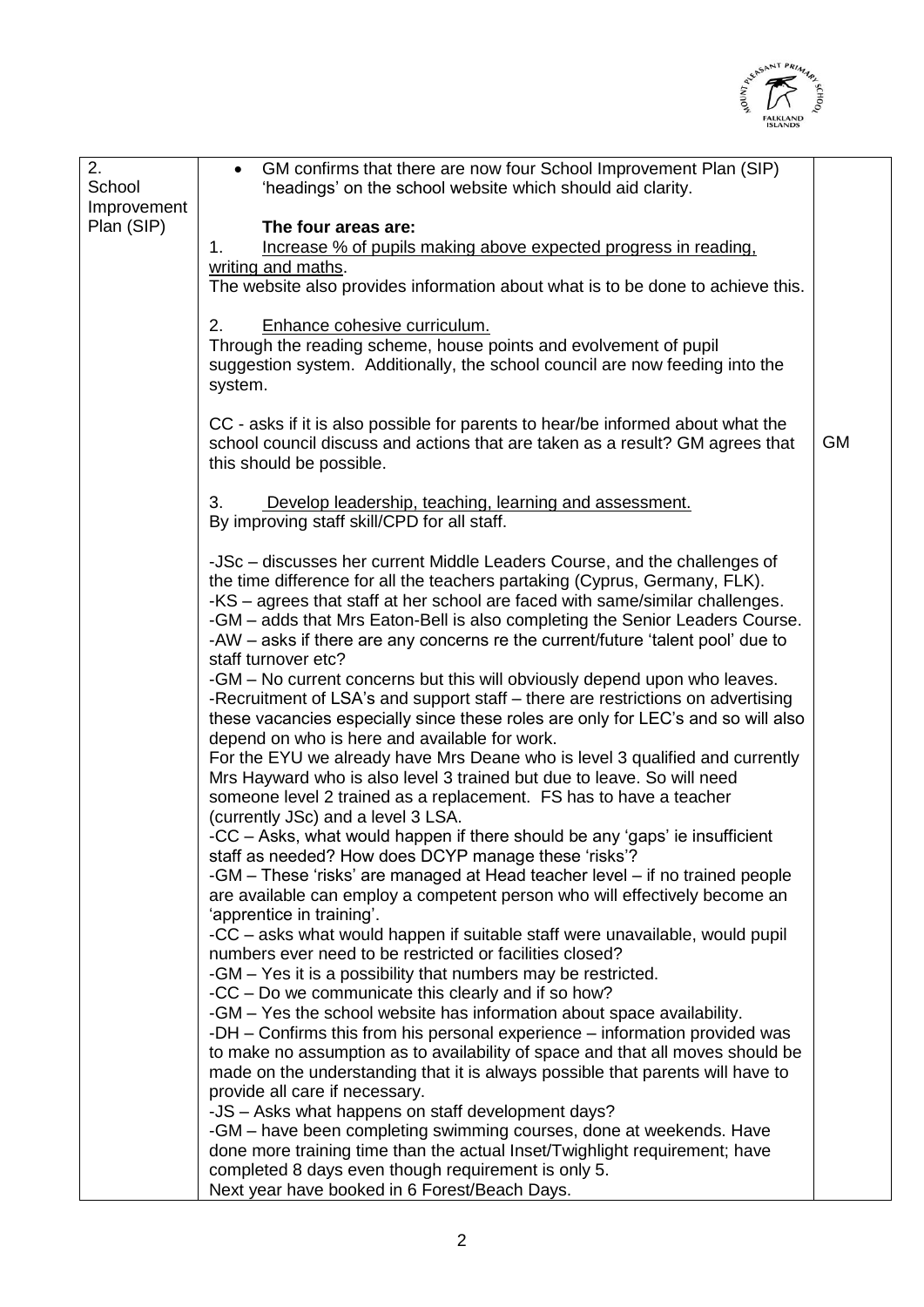|                           | altASANT PRIMA                                                                                                                                                                                                                                                                                                                                                                                                                                                                                                                                                                                                                                                                                                                                                                                                                                                                                                                                                                                                                                                                                                                                                                                                                                                                                                                                                                                                                                                                                                                                                                 |  |
|---------------------------|--------------------------------------------------------------------------------------------------------------------------------------------------------------------------------------------------------------------------------------------------------------------------------------------------------------------------------------------------------------------------------------------------------------------------------------------------------------------------------------------------------------------------------------------------------------------------------------------------------------------------------------------------------------------------------------------------------------------------------------------------------------------------------------------------------------------------------------------------------------------------------------------------------------------------------------------------------------------------------------------------------------------------------------------------------------------------------------------------------------------------------------------------------------------------------------------------------------------------------------------------------------------------------------------------------------------------------------------------------------------------------------------------------------------------------------------------------------------------------------------------------------------------------------------------------------------------------|--|
|                           | -JS – Asks if the school has considered a Staff team building day, to help with<br>transition of new staff?<br>-GM – this is difficult since there are usually issues with staff childcare on the<br>first Inset day of the new school term.                                                                                                                                                                                                                                                                                                                                                                                                                                                                                                                                                                                                                                                                                                                                                                                                                                                                                                                                                                                                                                                                                                                                                                                                                                                                                                                                   |  |
| 3.<br>Independent<br>Reps | SM - Not in attendance<br>KS – Nothing to add/report at this time.                                                                                                                                                                                                                                                                                                                                                                                                                                                                                                                                                                                                                                                                                                                                                                                                                                                                                                                                                                                                                                                                                                                                                                                                                                                                                                                                                                                                                                                                                                             |  |
| 4. Parent<br>Reps         | • FC has attended coffee mornings but much of the discussion was not really<br>about the school – was more concerned with community centre and<br>provision for the older children.<br>AW -coffee mornings are generally successful and can help discussions<br>with parents, they provide a means of giving information from a 'friendly face'.<br>School uniform is a topic that crops up.<br>GM – With regard to school uniform, an amendment of policy to be advised via<br>the school Newsletter on 27 Apr.<br>GM - Another policy amendment was advised to the SGC - last day of June<br>will be last day of being able to guarantee processing of ECC's (Educational<br>Clearance Certificates). For anyone posted after that date applications will still<br>be processed in the usual manner but issuing the ECC will be heavily<br>impacted upon by the ability of the child's current school to respond to<br>information requests. The advice was that everyone was to be proactive and if<br>anyone knows their replacement has children advise them of the dates.<br>GM - Generally this administrative process works well with military families,<br>concerns would be around contractor families.<br>CC – asks if it would be worthwhile having a SODEXO/Contractor rep on the<br>SGC, someone who could attend coffee mornings as well?<br>AW – suggests that the information in the Families Officer pack/guide could be<br>improved. It was noted that this was already a task set for<br>updates/amendments via the Families Meeting Chair (also CO FISU). |  |
| 13:50                     | $FC - Apologies$ given, has to leave the meeting.                                                                                                                                                                                                                                                                                                                                                                                                                                                                                                                                                                                                                                                                                                                                                                                                                                                                                                                                                                                                                                                                                                                                                                                                                                                                                                                                                                                                                                                                                                                              |  |
| 5. Policy rep             | DH presents findings of SGC survey.<br>The suggestions/recommendations are the result of the received parent<br>comments/perceptions.<br><b>Recommendations:</b><br>General theme – perhaps a need for a little more information to be<br>1.<br>communicated, perhaps a short handbook covering briefly, a map to school,<br>differences between EYU/FS1/FS2, differences between UK and SCE<br>schools, teacher info & photos, uniform,<br>daily routines.<br>GM - Asks, what are the perceived differences between UK schools and                                                                                                                                                                                                                                                                                                                                                                                                                                                                                                                                                                                                                                                                                                                                                                                                                                                                                                                                                                                                                                            |  |

ours, is it possible to tease out exactly what it is that people want to know? DH – Can't go back and ask individuals, this was an anonymous survey. But don't think it's about curriculum. Could perhaps be discussed further via the coffee mornings.

2. Improve transitional care: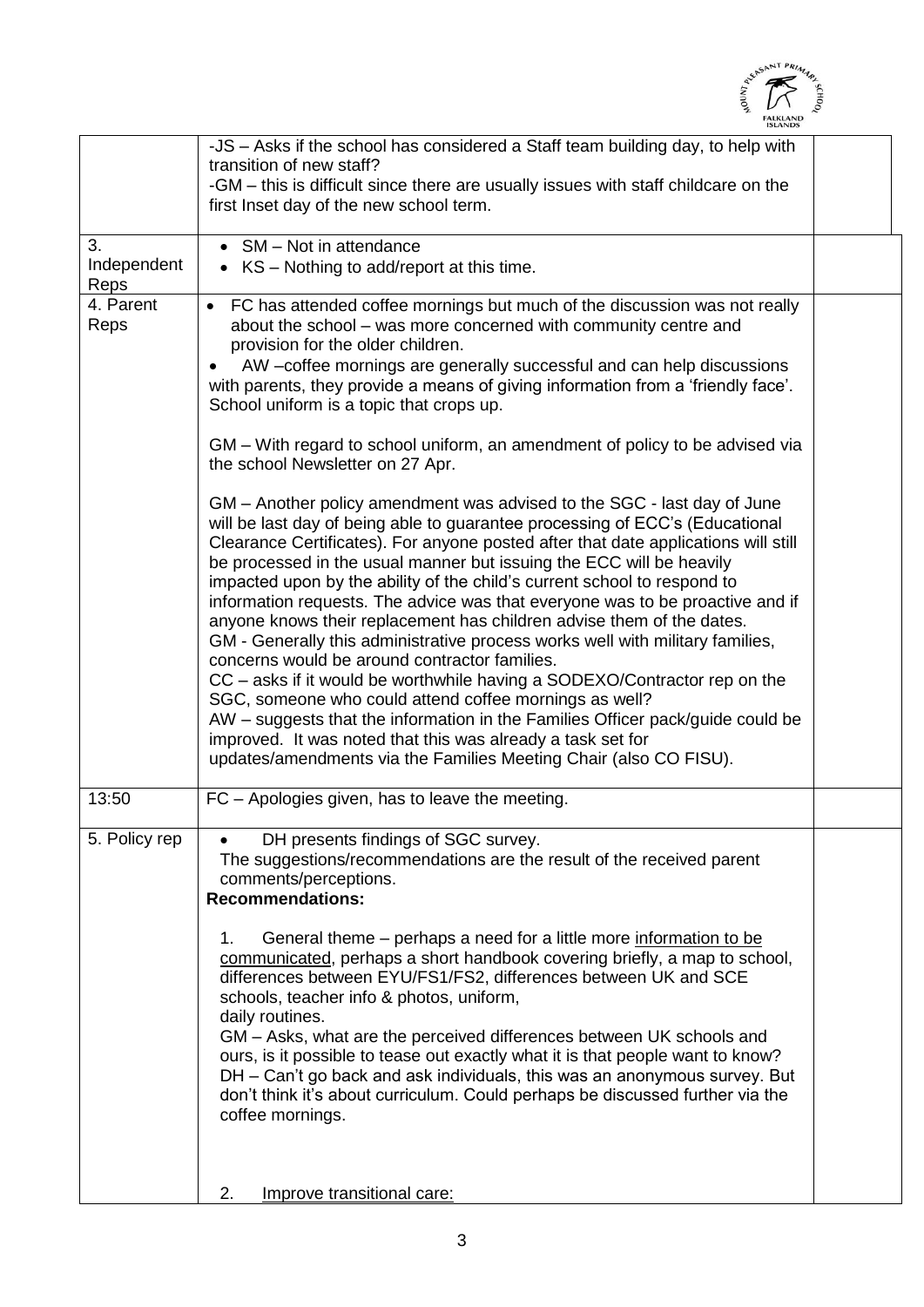

| <b>ISLANDS</b>                                                                                                                                                                                                                                                                                                                                                                                                                                                                                                                                                                                                                                                                                                                                                                                                                                                                      |           |
|-------------------------------------------------------------------------------------------------------------------------------------------------------------------------------------------------------------------------------------------------------------------------------------------------------------------------------------------------------------------------------------------------------------------------------------------------------------------------------------------------------------------------------------------------------------------------------------------------------------------------------------------------------------------------------------------------------------------------------------------------------------------------------------------------------------------------------------------------------------------------------------|-----------|
| AW - suggests virtual website tour<br>GM – agrees that this is possible but will be better done once moved to new<br>school. MPS perhaps has more focus on transition out and needs to focus on<br>transition in. Mr Deane is currently working with children in transition and<br>MPS could look at his role for inward transition too. This could be included on<br>a website video.                                                                                                                                                                                                                                                                                                                                                                                                                                                                                              | <b>GM</b> |
| 3.<br>Video call facility to new teacher for children prior to arrival.<br>$GM - yes$ we could try to give this a go.<br>JS suggests a secure login facility to view a school video.                                                                                                                                                                                                                                                                                                                                                                                                                                                                                                                                                                                                                                                                                                | <b>GM</b> |
| Buddy system for new children.<br>4.<br>GM - This should already be in place and perhaps needs to be revisited.                                                                                                                                                                                                                                                                                                                                                                                                                                                                                                                                                                                                                                                                                                                                                                     | <b>GM</b> |
| Provide equivalent of Service Children's support worker.<br>5.<br>This would only usually only be considered where a service child is in a<br>minority and using money from the 'Pupil Premium'. However, many of the<br>roles of the support worker could be incorporated into MPS staff<br>responsibilities.                                                                                                                                                                                                                                                                                                                                                                                                                                                                                                                                                                      | <b>GM</b> |
| 6.<br>Review uniform policy.<br>Uniform policy has been reviewed and a letter is to be issued to parents. In<br>summary:<br>Black/dark suitable footwear (not colourful trainers), Jumper and a T-shirt<br>should come from supplier and have a school logo.<br>Everything else is available from supplier but parents can decide from where<br>they buy.<br>PD – May experience some pushback from parents if the required jumper<br>and T-shirt are more expensive items<br>GM- Priority is jumper owing to prevailing Falkland's weather and the school<br>would never refuse access if a child didn't actually have the required uniform<br>- but that is what the school will reasonably expect.<br>GM - Has spoken to provider who will replace damaged items if a photo is<br>sent in and other providers have been/are being explored to get a 'replace<br>system' in place | <b>GM</b> |
| Parents want wider view of child's progress (in addition to academics).<br>7.<br>GM-three reports per year are provided and he will look to expand the<br>section on 'well-being'.<br>Consider action to manage bullying.<br>8.<br>GM - School PSHE sessions already manage this, and if an incident is<br>serious enough it would be directly dealt with.<br>The SGC discussed the difficulties of the small size of the school and the lack<br>of alternative friendship groups for some ages/ genders of children and the<br>intensity of friendships that are maintained both in and out of school. The<br>teaching staff are alive to this issue and will manage it. Parents are reminded<br>to discuss any concerns with the school as social skills for children are an                                                                                                      | <b>GM</b> |
| important part of the learning process.<br>9.<br>Introduce after-school activities for FS2<br>GM - Have always had a range of FS2 clubs so this seems to be a<br>communication issue. The options may not always suit all children but the<br>opportunities depend on what teachers can offer.                                                                                                                                                                                                                                                                                                                                                                                                                                                                                                                                                                                      |           |
|                                                                                                                                                                                                                                                                                                                                                                                                                                                                                                                                                                                                                                                                                                                                                                                                                                                                                     |           |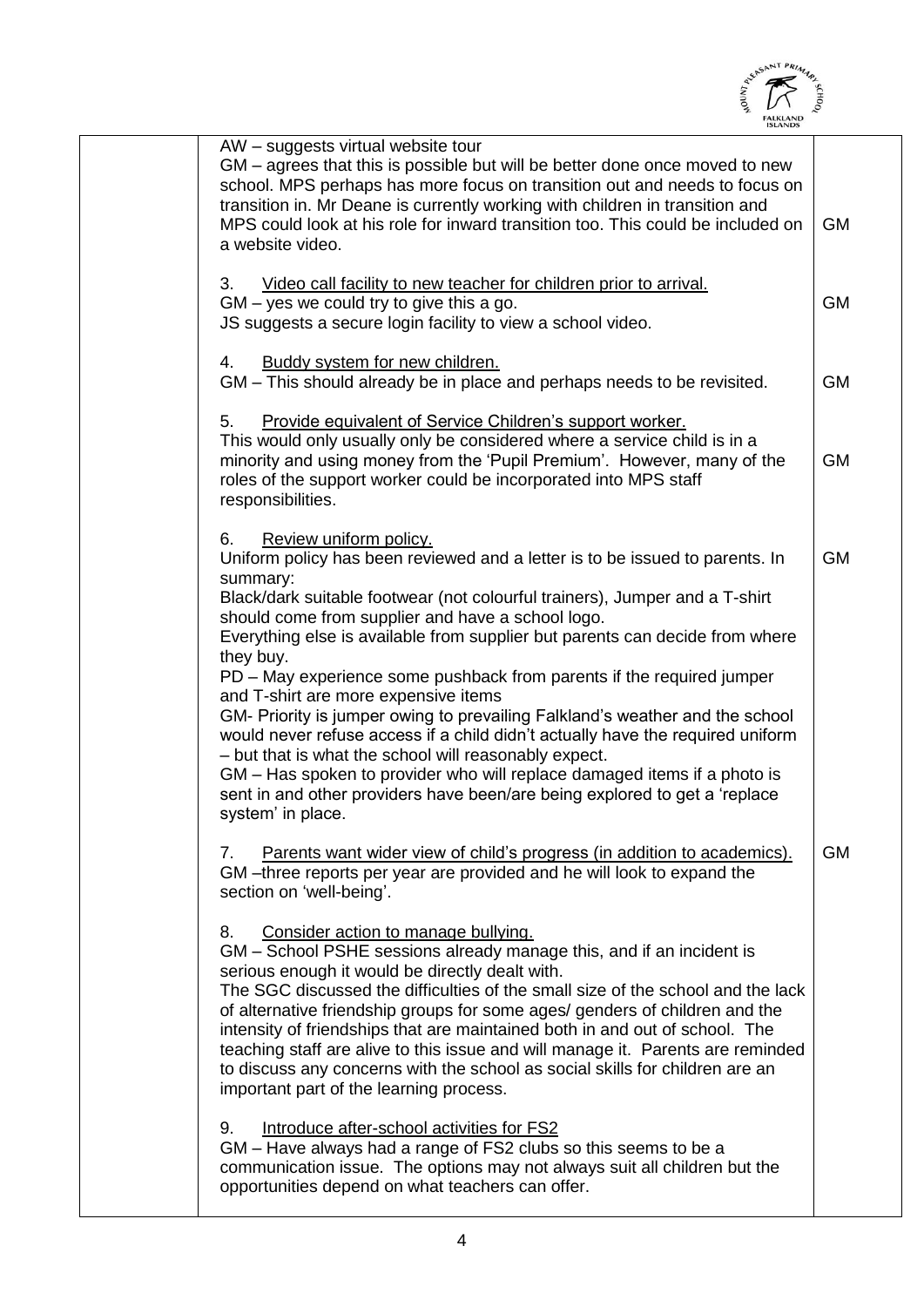|                                                                            | <b>SANT PRIM</b>                                                                                                                                                                                                                                                                                                                                                                                                                                                                                                                                                                                                                                                                                                                                                                                                                                                                                                                                                                                                                  |           |
|----------------------------------------------------------------------------|-----------------------------------------------------------------------------------------------------------------------------------------------------------------------------------------------------------------------------------------------------------------------------------------------------------------------------------------------------------------------------------------------------------------------------------------------------------------------------------------------------------------------------------------------------------------------------------------------------------------------------------------------------------------------------------------------------------------------------------------------------------------------------------------------------------------------------------------------------------------------------------------------------------------------------------------------------------------------------------------------------------------------------------|-----------|
|                                                                            | 10.<br>Introduce after-school team sports.<br>JSc - This is difficult to do with the size and age range of the school<br>population but sports are provided when teachers can offer the opportunities.<br>AW - Asks about music provision.<br>JSc – We offer the chance to be in a choir and, whilst music teachers are not<br>available within the school, bespoke periods of music teacher happen with<br>visiting DCYP teachers and the next exciting music provision will be the<br>Eistedfodd in June.                                                                                                                                                                                                                                                                                                                                                                                                                                                                                                                       | <b>GM</b> |
|                                                                            | 11.<br>Too much homework for the younger children.<br>GM – This topic will always divide parents and was explored during the<br>school surveys. MPS use a system of homework where more or less can be<br>done (3 out of 5 tasks as minimum) and flexibility of when to complete the<br>work is given to the children and parents through the term homework system.<br>This will continue to be monitored.                                                                                                                                                                                                                                                                                                                                                                                                                                                                                                                                                                                                                        |           |
|                                                                            | • CC – It would be useful to embed this SGC survey as an annual event since<br>it provides a useful focus. GM will be able to decide when a good time for it<br>to take place will be.                                                                                                                                                                                                                                                                                                                                                                                                                                                                                                                                                                                                                                                                                                                                                                                                                                            | <b>GM</b> |
| 6. Finance                                                                 | . PD - Currently limited ability to spend.                                                                                                                                                                                                                                                                                                                                                                                                                                                                                                                                                                                                                                                                                                                                                                                                                                                                                                                                                                                        |           |
| 7 <sub>1</sub><br>Safeguarding                                             | JS - Met with GM on 7/4/18 and discussed safeguarding policies. Have<br>$\bullet$<br>also met with Hazel Russell. All training is up-to-date. New staff receive<br>level 1 training on arrival and later undertake level 2 training. Website has<br>been updated with policy.<br>CC - Asks for an update about what regarding a risk assessment on bad<br>$\bullet$<br>weather on school trip days?<br>GM – On the day of the trip phone call is made to MET office for weather<br>$\bullet$<br>update and also, telephone call made to the JOC for road conditions<br>report. This information is then used as the basis for a risk assessment<br>for travel.                                                                                                                                                                                                                                                                                                                                                                    |           |
| 8.<br>Infrastructure<br>and Health<br>and Safety<br>including<br>new build | GM – New school building – DCYP have confirmed that the new school<br>building will be accepted and moved into after the Oct 18 half term.<br>GM - the new playground is currently being installed and interior work is<br>now underway.                                                                                                                                                                                                                                                                                                                                                                                                                                                                                                                                                                                                                                                                                                                                                                                          |           |
| 9. Head<br>Teacher's<br>report and<br>Pupil<br>Progress<br>report.         | GM presents HT Report for Summer term '18:<br>$\bullet$<br>53 pupils and pupil progress is excellent.<br>$\bullet$<br>Staffing is stable and outstanding.<br>$\bullet$<br>Curriculum is embedded and evidenced.<br>$\bullet$<br>School has held parent evening.<br>$\bullet$<br>School completed RAF100 celebration.<br>$\bullet$<br>Mr Kille will visit this term for music.<br>$\bullet$<br>MOD school inspector advisor is due in September and will provide training<br>$\bullet$<br>for the SGC many of whom will be new.<br>MPS were expecting an 'outstanding' grade had Ofsted arrived. But has<br>$\bullet$<br>now been a change in the way Ofsted grade - now send 1 inspector for 1<br>day and will probably give a judgement of 'school continues to be good'.<br>CC – Asks how can the school therefore become 'outstanding'?<br>$\bullet$<br>GM – a further inspection may then take place in 2 years' time. This means<br>$\bullet$<br>the school is effectively at year 3 of a 5 year cycle and Ofsted inspection |           |